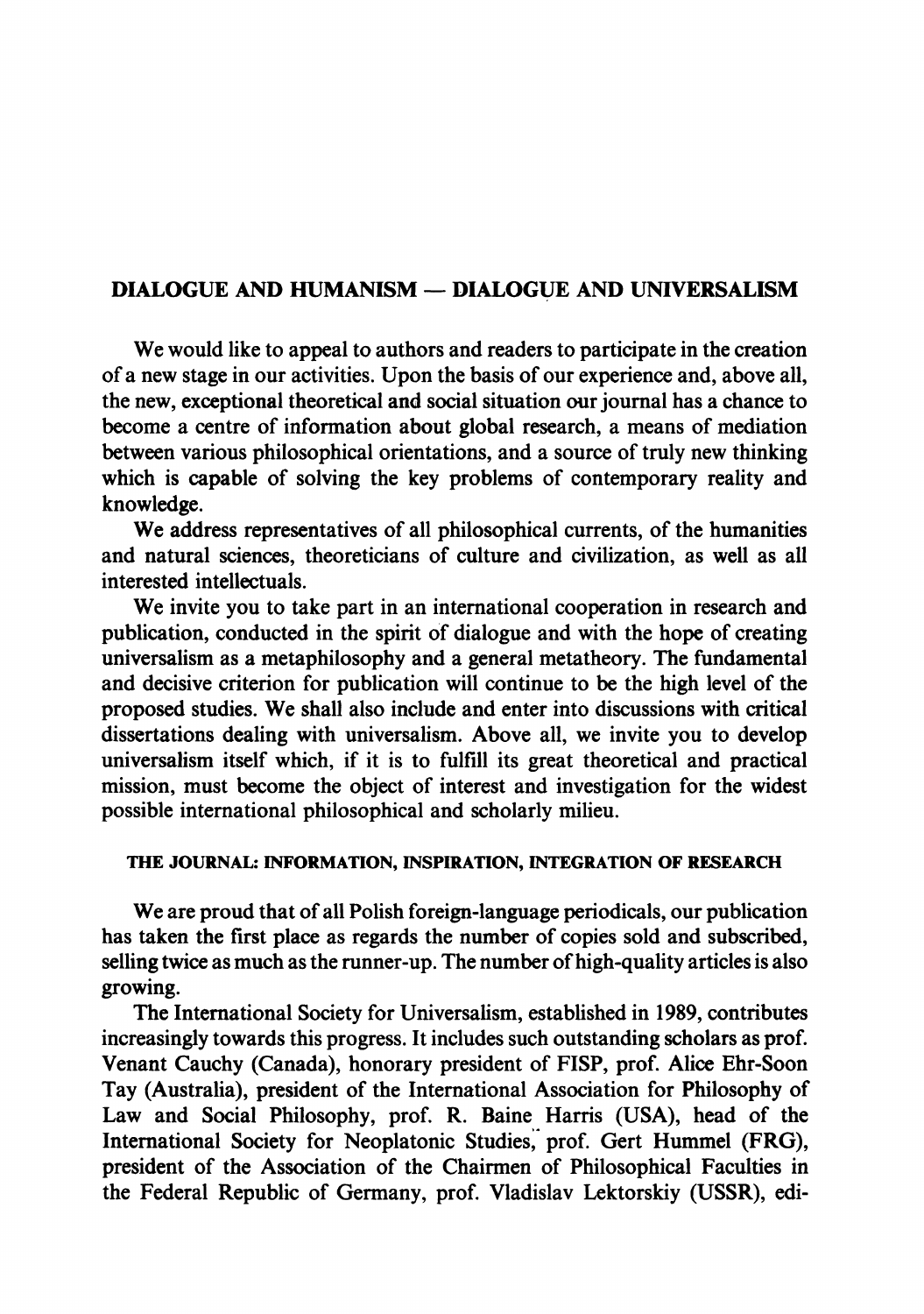tor-in-chief of *Voprosy Filosofii*, prof. Mourad Wahba, president of Afro-Asiatic Philosophical Society, and many other well-known scholars from 17 countries (the number of Polish members of the Society has already exceeded 90).

For many years, we have cooperated with the United Nations University and Unesco, by means of joint conferences and special editions of our journal, sponsored by those organizations.

All these facts, and in particular the exceptional current events which affect above all Poland, inclined us to summarize our 17 years of activity and, in the course of the expansion of its programme, to modify the title of the journal to "Dialogue and Humanism: The Universalist Quarterly".

## **DIALOGUE AS A METHOD FOR THE DEVELOPMENT OF PHILOSOPHY AND SOCIAL TRANSFORMATIONS**

The first word introduced into the new version of the title is "dialogue" since it sums up one of the basic experiences of the environment in which our journal emerged in 1973. At the same time, it constitutes one of the fundamental achievements of the journal. Only outside evaluations, e.g. those formulated from the American Christian perspective, can objectively indicate the importance of our experience.

"...Poland provides the earliest instance of Christian-Marxist dialogue in the world! This comes as a surprise because heretofore my conclusion, as well as other researchers, have pointed to Italy, France, Czechoslovakia, and the Paulus-Gesellschaft dialogues as the earliest instances, dating back to 1964. It is now obvious that the dialogue started in Poland as early as 1956, but certainly by 1962 it reached a developed form. However, the Poles did not announce these dialogues with great fanfare to the international community, and thus their pioneering efforts were known largely only to themselves. This may well be the place, then, to draw attention to this distinctive quality of quiet pioneering in a difficult endeavour. Poland provides for the world not merely an interesting encounter, the experience of which now influences world Christianity through the election of the Polish Karol Cardinal Wojtyla as Pope John Paul II, but also the single longest sustained experience of dialogue. While the example of the Polish dialogue may not shine brilliantly in the sky, its light is like that of a reliable and persistent orientation star which is increasingly being noticed by the world community...", (see P. Mojzes, *Christian-Marxist Dialogue in Eastern Europe,* Minneapolis 1981, p. 73.).

James Will commented on that statement: "The claim to be 'earliest in the world' is somewhat exaggerated. Certainly the work of Christoph Blumhardt, Leonhard Ragaz, Paul Tillich and other 'religious socialists' done prior to World War II must be recognized as earlier forms of Christian-Marxist dialogue. But the Polish dialogue is the earliest in post-World War II Europe" (Three Worlds of *Christian-Marxist Encounters,* Fortress Press, Philadelphia 1985, p. 96).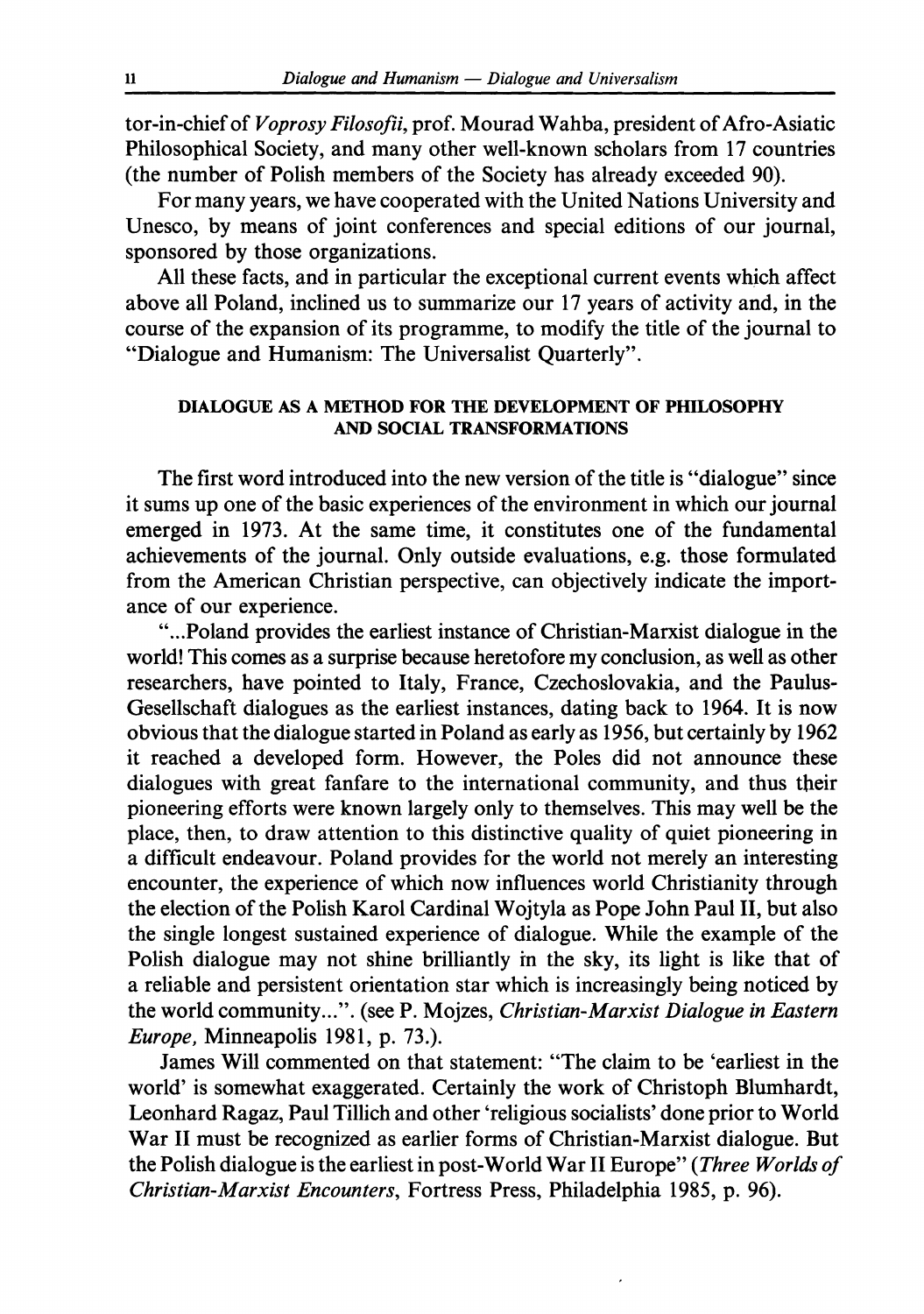The dialogue was actually inaugurated in 1956, in a period of anti-Stalinist revolution, during the famous Polish October. Its earliest symptoms were developed in *Po prostu* (a student weekly) in 1955, and its first realizations date from encounters which took place in the Lublin Catholic University, the Jagiellonian University and Warsaw University.

On the pages of *Dialectics and Humanism,* the dialogue between Marxists and Christians reached its maximum intensity and an international dimension. In issue no 1,1987, devoted to John Paul II, we presented a list of our publications which realized and discussed the dialogue, including works by such known authors as: McGovern, Gregorios, Hummel, Langan, Michaud, Moutsopoulos, Peperzak, Schmitz, Sölle, Shalom, Valverde, and from Poland: Krapiec (the founder of the school of existentialist Thonism), Swieżawski, Bartnik, Kowalczyk, Kondziela and Majka (most of them representing the Catholic University in Lublin), to mention only Christians.

At the same time, we intensified the dialogue in a planned interaction with social transformations, and in a striving towards their acceleration. Till the end of 1989, the number of publications exceeded 120(!), together with a special issue (guest editor — Paul Mojzes), entitled "Reinvigorating the International Christian-Marxist Dialogue".

This dialogue essentially altered the prevalent intellectual climate and paved the way for compromise and understanding; it even created precedence for political solutions of significant social questions. During the conference held in honour of the seventieth anniversary of Poland's independence, organized by *Dialectics and Humanism* at the beginning of November 1988, the co-chairman of one of the sessions dealing with dialogue was prof Andrzej Stelmachowski, and a number of future ministers of the Solidarity government presented papers. Only several months after our conference, which was held in a spirit of complete freedom and uncompromising discussions, did the famous "round table" talks take place.

Most important for *Dialectics and Humanism* were the transformations of philosophy itself, attained thanks to dialogue. In our publications we extensively documented the thesis that on a global scale development of the Marxist--Christian dialogue and the growth of dialogical philosophy preceded Vatican II by several years, and probably constituted one of the factors which inspired it. The Council itself, its enormously significant contents and the idea of dialogue with non-believers which developed at that time, indubitably influenced changes in socialism.

The first pilgrimage made by John Paul II to Poland in 1979 considerably contributed to producing an atmosphere in which a year later Solidarity could emerge. It undoubtedly influenced many from both of the parties which signed the historic agreements of 1980. We should also mention the discussions concerning a suitable welcome for the Pope in 1987, discussions conducted by a Consultative Board working with the Chairman of the Council of State. Those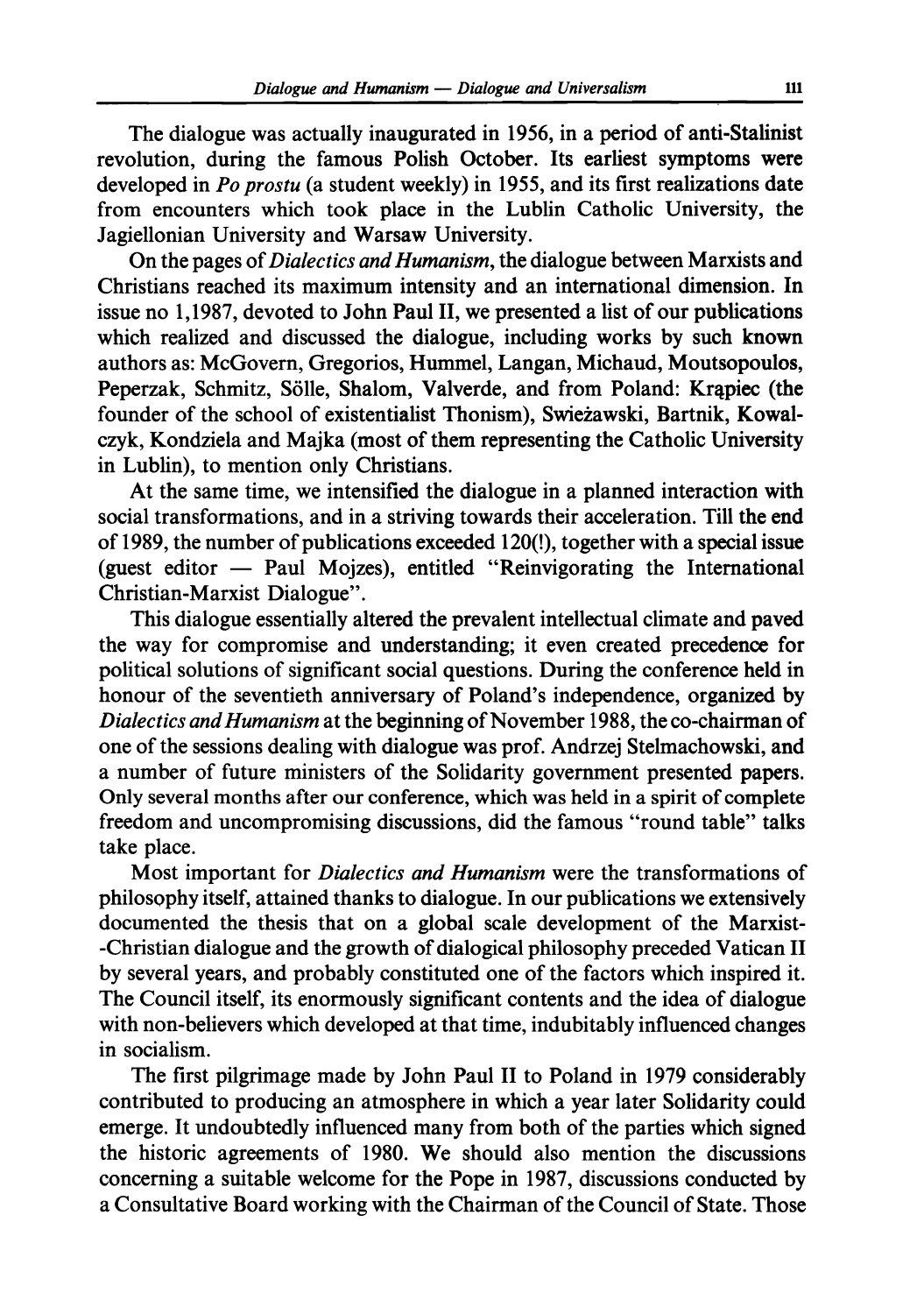debates gathered more representatives of Christianity than Marxists. They helped to prepare a psychological atmosphere for the great compromise of 1989 and, subsequently, for full democracy.

#### **DIALOGUE: A PATH TOWARDS UNIVERSALISM AS METAPHILOSOPHY**

There can be no doubt that dialogue both promoted social transformations, and furtherd development of each of the philosophies which took part in it. Authentic dialogue cannot be reconciled with any sort of dogmatism, or authoritarianism, and even less so with totalitarianism. It is not surprising that representatives of the dialogue were attacked vehemently by dogmatists from both sides, sometimes to an extent which made all public activity impossible. Charges of revisionism, formulated on an international scale, have been made against the *Dialectics and Humanism* group for many years. In Poland, however, the current of open, dialogue-oriented Marxism was sufficiently strong to survive.

Dialogue was, and remains, a verifier of authentic values. In his most recent encyclical letter *Redemptoris missio...* (December 7, 1990), John Paul II wrote: "Dialogue does not originate from tactical concerns or self-interest, but is an activity with its own guiding principles, requirements and dignity... dialogue is based on hope and love..., dialogue can enrich each side" (Libreria Editrice Vaticana, p. 96—97). Dialogue is also the multiplication of values, a path, open and accessible to all, for the creation of culture. One could say that dialogue is a symptom and a method for the strengthening of democracy, the moulding of joint social existence by all the participating subjects, and not by means of decrees issued at the top.

The most important at this stage is the fact that for *Dialectics and Humanism*  dialogue was a thoroughfare leading towards universalism, a destination concretely and extensively confirmed by our publications in the International Library of Universalism, a supplement of our journal. Dialogue revealed, after all, the specific limits of each philosophy, verified their authentic attainments and, at the same time, disclosed the indubitably growing crisis. This is a structural crisis which affects philosophical thought itself. We see more and more clearly that no single philosophy is capable of solving global problems. What is even worse — they are incapable of describing contemporary reality, indicating the perspectives of its further development, or of predicting the future. In the coming issues, we shall publish studies concerning the philosophical premises and consequences of the contemporary socio-historical breakthrough, perhaps the most important in history.

We shall also include new complete studies on dialectics which refer predominantly to its great tradition — Heraclitus, Plato, Aristotle, Hegel, Marx, and Sartre. After all, it is necessary to distinguish this traditions together with the explanatory-inspirational potential of dialectics, from the intellectual and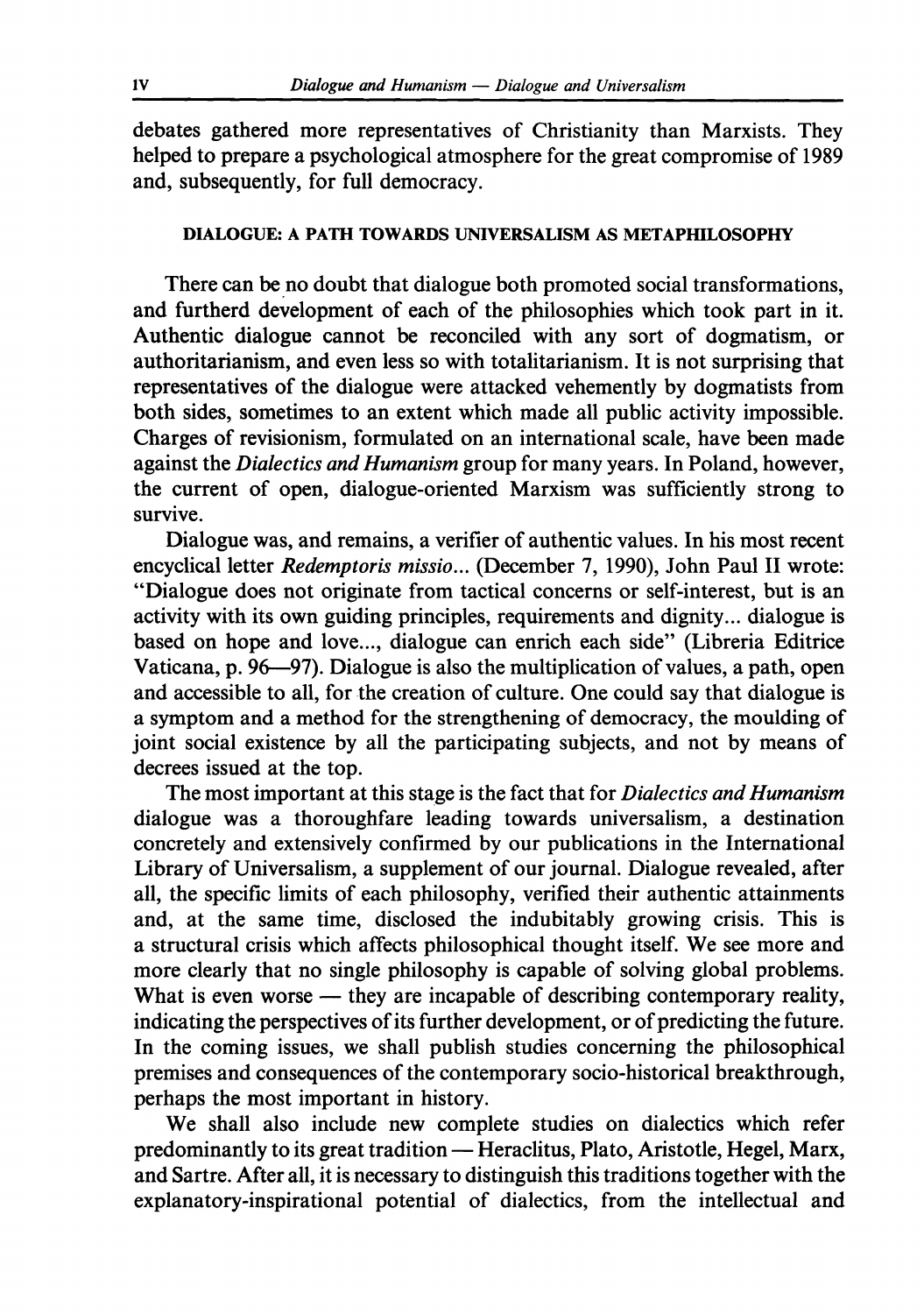pseudo-scientific abuses which were committed in its name. NB. contrary to its title, our journal published only several works dealing with dialectics over its entire existence. This has truly been a mistake.

There come to mind at this stage numerous and fascinating problems which we would like to encourage our authors to examine, such as the relation between dialogue, dialectics and universalism. We wrote in the past that "dialogue is the younger brother of dialectics." Now we would like to express a conviction, which probably will not be shared by many other adherents of universalism, that dialectics can become a vastly useful instrument for the examination and co-creation of a wider and truly great structure of knowledge, which in the near future will take on the form of metaphilosophy. Gurvitch wrote that the facade of the future Palace of the Humanities will bear the motto "Nu l n'entre ici, s'il n'est dialecticien", patterned after the famous inscription about mathematics on the Platonian Academy *(Dialectique et sociologie,* Paris 1962, p. 9).

## **UNIVERSALISM: FROM METAPfflLOSOPHY TO METATHEORY**

Universalism most prominently indicates the rank of dialogue as an area "between" philosophies, that great "in between" described by Buber, and a borderline whose invigorating force was analyzed by Bakhtin. Scholars once searched fields between disciplines; now they can search for fertile fields between philosophies. For this reason, although this is not the exclusive cause, universalism will probably progress towards an even more general form of metatheory. Brian Fay unconvincingly criticises efforts aimed at "...constructing a sound metatheory to guide the theorizing of social scientists. For them, an a priori metatheory, if an adequate one were to be articulated, would clearly and unequivocally provide the firm foundation on which to build a theoretically solvent account of human life" *{Metaphilosophy,* no 2/1985, p. 150). Of course, we still do not have at our disposal decisive arguments "pro", but even the very presentation of *the hypothesis of metatheory,* and its testing, could prove to be a source of knowledge and seems to be indispensable in order to have, at the very least, a cognitive horizon.

One can accept initially that universalism must be a metatheory so that it could embrace not only philosophy but also other domains of knowledge, as well as reality itself. If it is to be reallly an all-embracing metatheory, then universalism must include the history and contemporaneity of all theories, including philosophy, science as well as wisdom which is so grreatly needed today; at the same time, it must contain entire being, which is penetrated in the course of direct, possibly intuitive, and universalistic cognition. Furthermore, it must, upon the basis of the already known laws of transformation, construe an a priori synthesis, one which is obviously temporary but indispensable for further activity. By no means will this lead to a new Utopia, for we assume varieties of developmental tendencies and the co-decisive role of all subjects.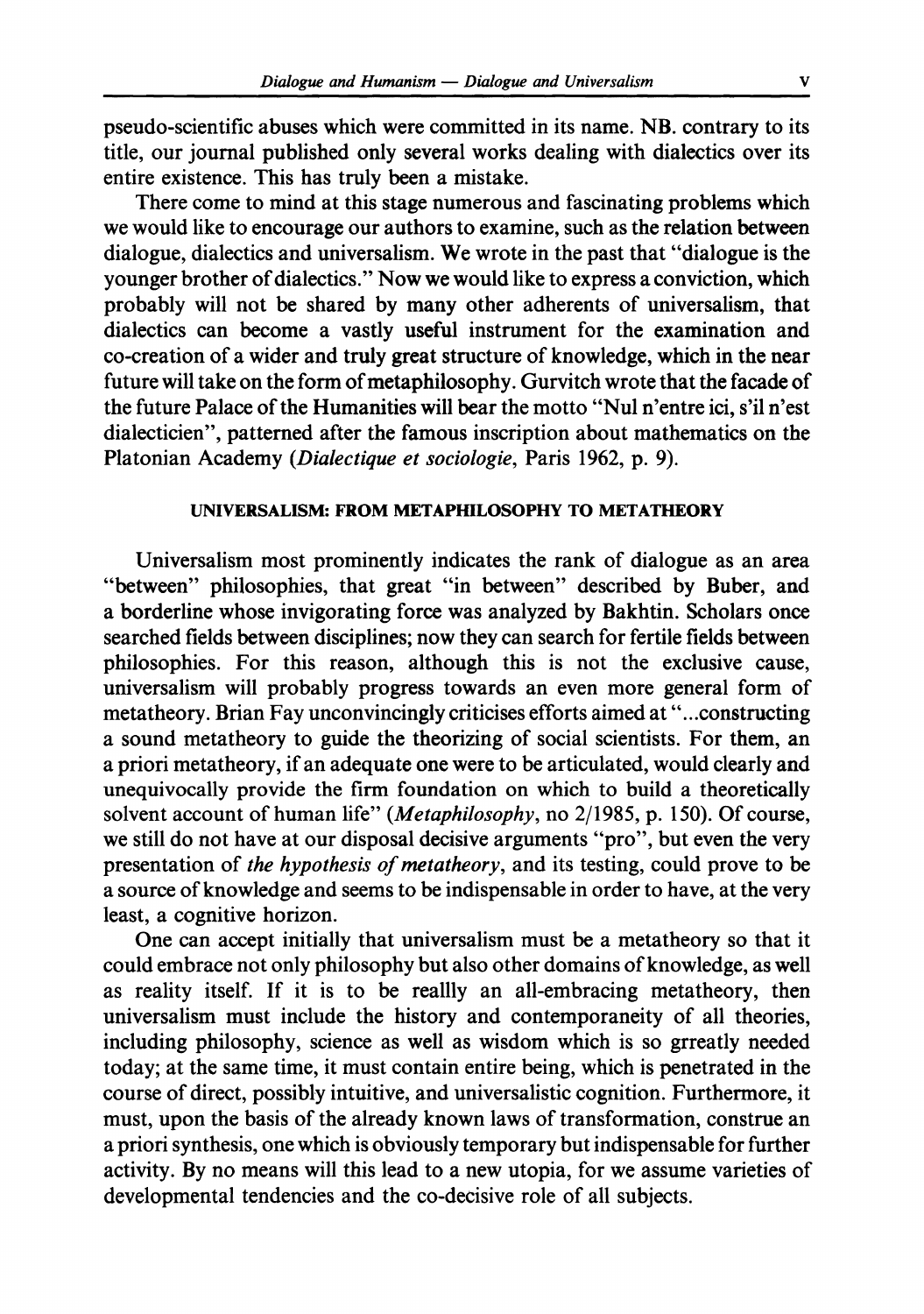This conclusion forces us to take the next step: universalism as an a priori synthesis justifies the path towards scientific, or at any rate, rational social engineering (which, after all, was not rejected even by Popper), the cocreation of a new reality. Universalism assumes and implies maximum responsibility; by embracing all, it could become the Truth of reality (Hegel wrote that truth is the whole). However, unable to come to terms with the existing social, natural and technological existence, it must follow the principle of Creation. We wrote some time ago that universalism is th theoretical correlate of the most important and aU-embracing contemporary process — the transition from mankind in itself, as a collection of nations and states, to mankind for itself, as a free and self-creating global community. A correlate means here reflection and an imperative.

We shall have to construe from the above mentioned premises a great moral programme for universalism. By including therein all the authentic and universal values, regardless of when and where they were produced, the programme should be based this time on the solidarity of all men (the history of the Polish Solidarity could, in a sociological analysis, which we plan to commence soon, become an instructive experience). Although there will probably be no great difficulties with establishing a NEW TABLE, which will certainly include the Decalogue, it will by no means be easy to indicate the paths of its realization, or to free oneself from particular contexts. Possibly, this new Table will be headed by such indispensable values as diligence, innovation, existential earnestness and honesty.

In a summary of the above outlined successive attempts at describing universalism, we shall propose, as an inspiration for further research, the following persuasive definition which also includes projects of its own: *universalism is a metatheory, an a priori synthesis and cocreation of the divergence, codependencies and unity of the components of an ontical-ontological and ethical order of the world, including, above all, the meaning of history and the meaning of life.* 

Exemplification is to be found in the already rather numerous publications of the International Library of Universalism, the Polish-language Biblioteka Dialogu (Library of Dialogue), in a special issue of *Dialectics and Humanism*   $(3/1990)$ , entitled "Universalism Today: Beginnings of a Critical Discussion", and in Proceedings of the Second Symposium of Universalism (Berlin, August 1990).

#### *DIALOGUE AND HUMANISM* **AS A JOURNAL OF UNIVERSALISM, PHILOSOPHY AND SCIENCE**

Our group has also produced a successful Polish-language periodical *Sztuka i Filozofia* (Art and Philosophy) which offers artists direct possibilities for publishing and exerting an impact of their own. Altogether, two periodicals and two libraries — the ILU series (in English) and the Library of Dialogue (in  $Polish$ ) — are at the disposal of our authors and readers.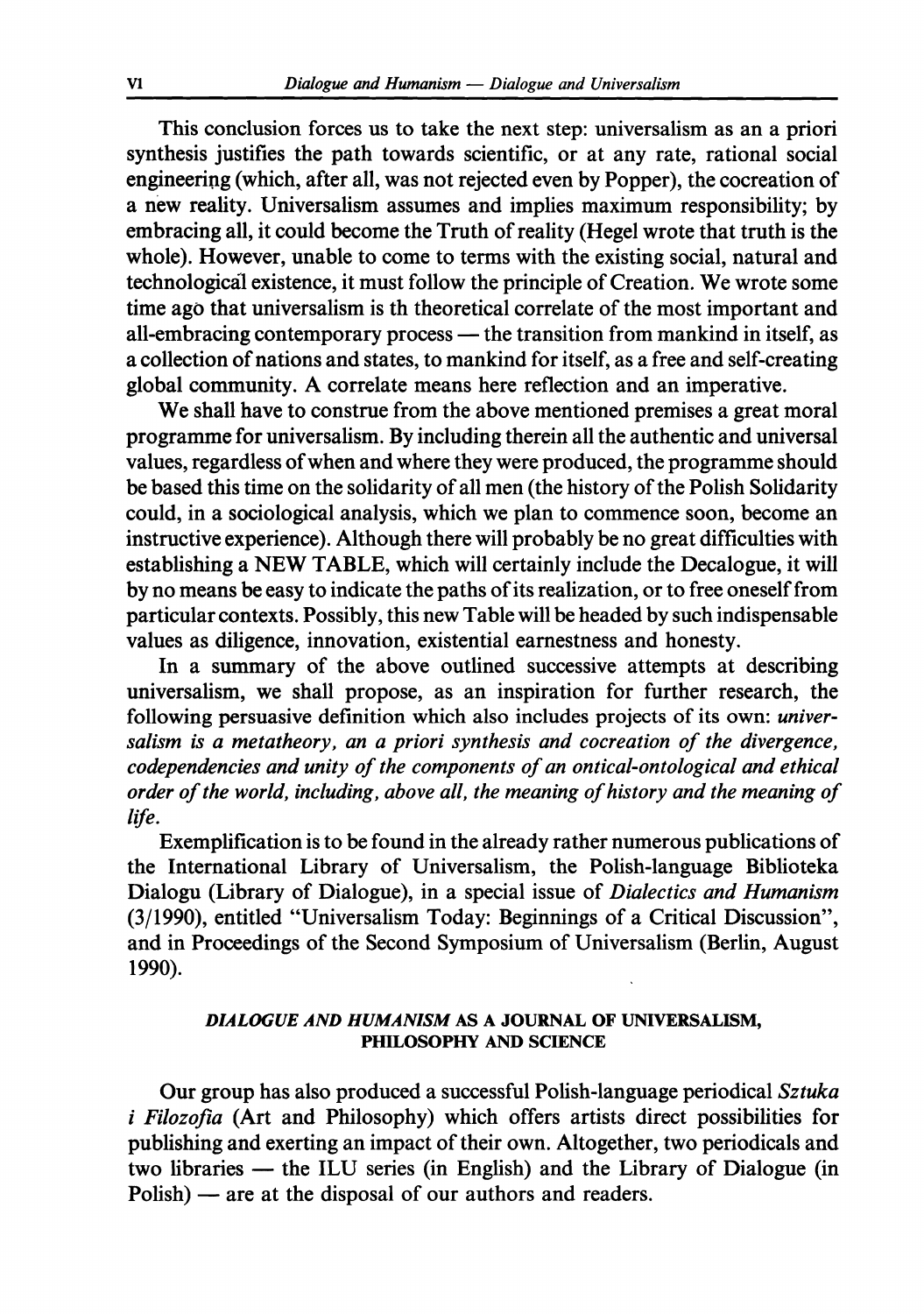The International Society for Universalism, which from 1990 has acted as a cosponsor of our journal, will certainly play an ever greater role in increasingly wide circles of philosophers and scientists.

Plans of research, which we shall publish in the next issue, will demonstrate concrete perspectives and projects. Today, universalism can be cocreated as undoubtedly the most suitable answer to the "challenges of the ideological vacuum" (the title of a colloquium which is to take place in Oxford, on August  $15$ —18, 1991). Already at this time, universalism can become a barrier against individualism and egoism, the ideology of post-modernism and all sorts of fundamentalisms and totalitarianisms.

Universalism wiU also be capable of examining and solving the problems of nationalisms while retaining the most authentic values of national cultures. The traditions of European Romanticism have provided an especially valuable inspiration. In order to develop an intermingling of differences and unity, constitutive for universalism, and their complementariness, we shall be able, for instance, to expand Trentowski's conception of "roznojednia" ("...an untranslatable Polish term, by which he meant 'uniting but not dissolving, preserving the difference but making it relative' ", A. Walicki, Philosophy and Romantic *Nationalism*, Clarendon Press 1982, pp. 156-157). We shall also refer to his great praise of divergence in *Foundations of Universal Philosophy* (Warszawa 1978, p. 655, in Polish).

Finally, let us explain the change of the subtitle from "The Polish Philosophical Quarterly" to "The Universalist Quarterly". An increasing number of our readers come from very distant parts of the world, and their interests concern predominantly that which is universal, or which originates from a Polish foundation but aspires to universalism. In the book entitled Sens *polskiej historii* (The Meaning of Polish History) as well as in *Dialectics and Humanism* (2/1990), Aleksander Gieysztor, the president of the Polish Academy of Sciences, wrote that "Polish culture cultivated universalism through its membership in Europe, an entity perceived as a cohesive collection of values". In the course of a discussion conducted by our Universalist Forum, on "Universalism and the Specificity of Polish Culture", a book published by the Lublin Catholic University, we mentioned that thanks to the principle of multilevel identification, we are able to preserve authentic national qualities, by linking them first with European and subsequently with universal values. The same could be probably said about various American, Asian or African national cultures which strive towards the retention of their identities, to be followed by the cocreation of continental culture and, finally, by participation in universal global cultures and, most distinctly of all, in global civilization.

There are great tasks which face all of us, representatives of so many countries. *Dialogue and Humanism: The Universalist Quarterly* will serve all scholars and philosophers, regardless of differences of opinion, in a realization of those tasks. They are so great that we should quickly change our periodical into